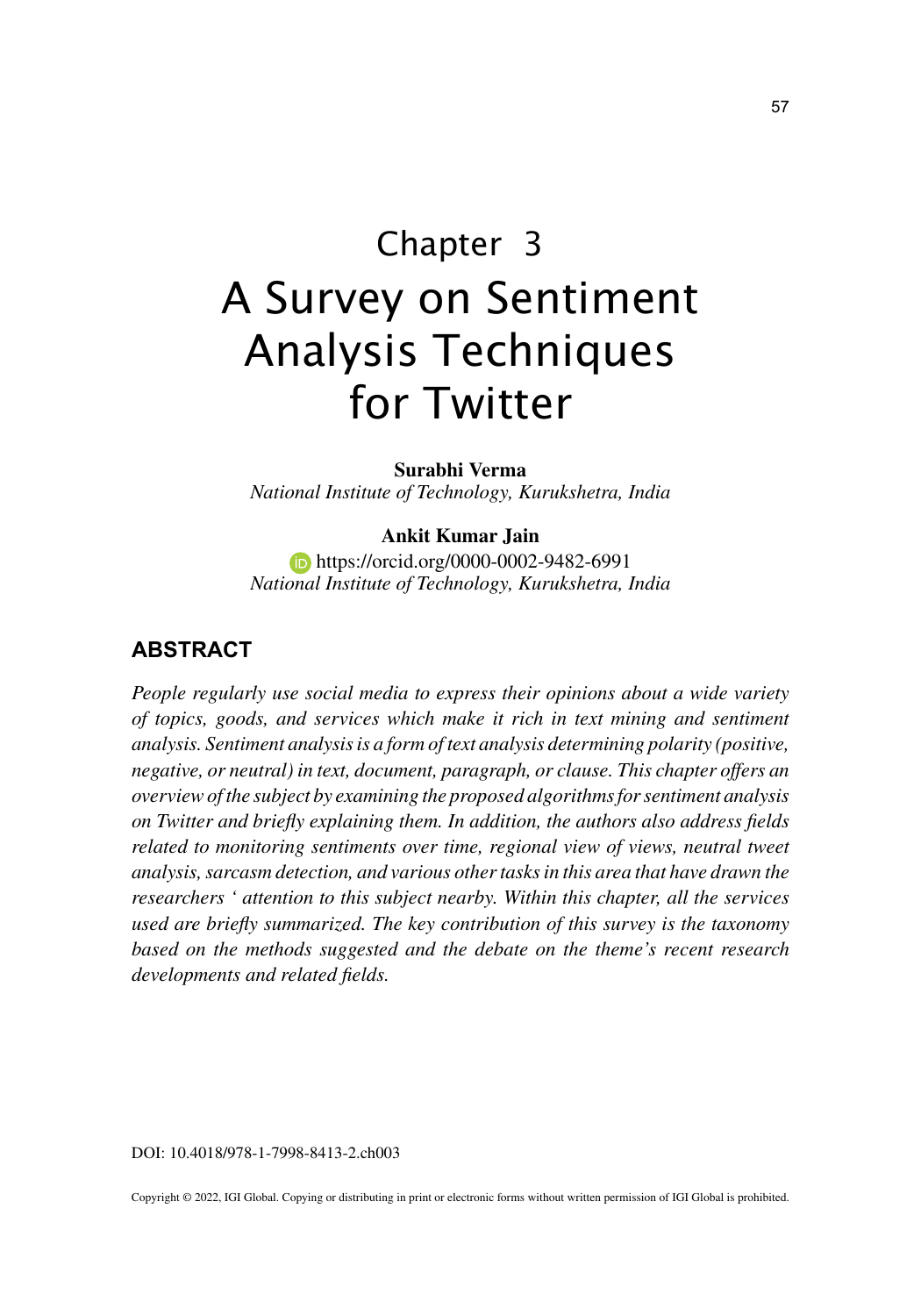## **1. INTRODUCTION**

Internet and social media has changed how people share their opinions. Blog entries, online discussion boards, product review website act as a significant interpersonal dependency. Friends and family counselling has served a decision tool in previous years before any new purchase. The opinion of others is a definite go to in case of decision making. Nonetheless, the online analysis is being looked at in recent years before any decision is made. Customers or consumers rely heavily on web-based information that is accessible through many shopping channels, internet directories, forums, tweets, etc. Before purchasing any product or accessing any service. If one is ordering a product from a website for e-commerce or going to a restaurant to have dinner or watching a film in the cinema, we still consider other customers before enjoying the product and/or the facilities (Akhtar, Gupta, Ekbal, & Bhattacharyya, 2017). If we want to make an online / offline transaction, what will we do initially? We visit various blogs and forums to see if people chat about it. We have seen some online shops selling what we are looking for. We read via the feedback and opinions written or shared by many people on the product and online store. It is only after a sufficient number of comments that we know whether or not to make the order. Analysis of sentiments is a concept that involves several activities such as the extraction of feelings, classification of feelings, classification of subjectivity, summation of opinions and spam opinion detection (Sahoo & Gupta, 2020). This seeks to examine emotions, behaviours, emotional views, etc. about factors such as goods, people, concepts, organizations and services. The increasing importance of sentiment analysis correlates with social media growth including ratings, forums, conversations, blogs, microblogs, Facebook and social networks (Clarizia, Colace, Pascale, Lombardi, & Santaniello, 2019). The massive quantity of data produced makes the social media content impossible to interpret or to summarize. The majority of users write their opinions, social media blogs, ecommerce sites etc. For individuals, the industry, the government and research, this content is very important for decision-making. Mining is a hot area of study under natural language processing for this emotion interpretation and viewpoint.

Twitter sentiment analysis program has a wide range of implementations on a number of the fields described below. Sentiment Analysis aims to achieve different targets, including public opinion in the form of business research, political activity, film revenue forecasting, consumer satisfaction assessment and more. Some of them are listed below:

**Business**: It allows marketing firms to formulate and frame new approaches, evaluate their consumer feeling for products or brands and use their input